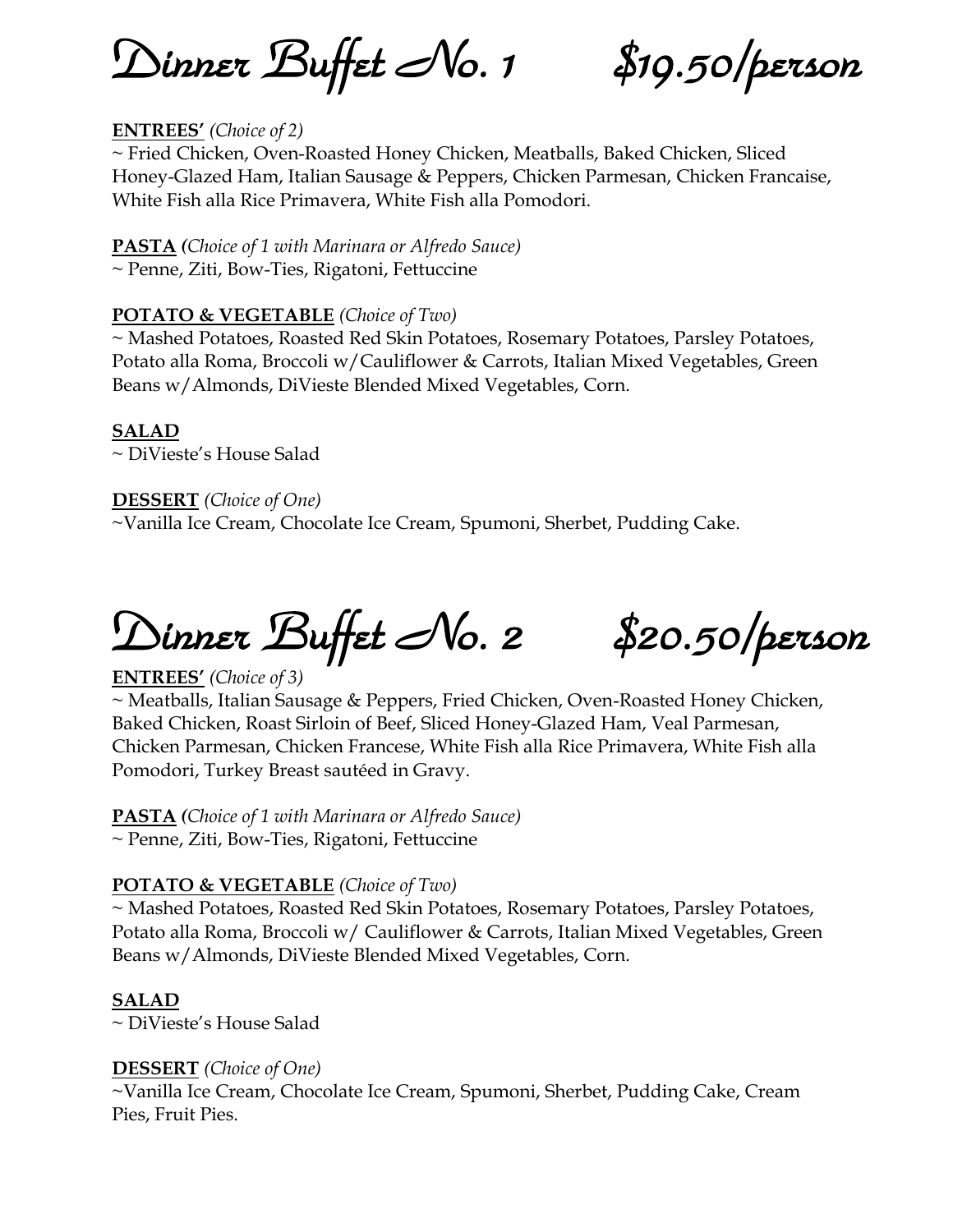*Vieste Classe` \$21.50/person* 

## **ENTREES'** *(Choice of 4)*

~ Carved Roast Beef or Carved Honey-Glazed Ham, Veal Parmesan, Cabbage Rolls, Oven-Roasted Honey Chicken, Baked Chicken, Fried Chicken, Baked Ham with Pineapple & Brown Sugar, Chicken Parmesan, Chicken Francese, Italian Sausage & Peppers, Meatballs, White Fish alla Rice Primavera, White Fish alla Pomodori, Turkey Breast sautéed in Gravy.

#### **PASTA** *(Choice of 1 with Marinara or Alfredo Sauce)*

~ Penne, Ziti, Bow-Ties, Rigatoni, Fettuccine, Cavatelli, Cheese Ravioli, Tortellini

## **POTATO & VEGETABLE** *(Choice of Two)*

~ Mashed Potatoes, Roasted Red Skin Potatoes, Rosemary Potatoes, Parsley Potatoes, Potato alla Roma, Broccoli w/Cauliflower & Carrots, Italian Mixed Vegetables, Green Beans w/Almonds, DiVieste Blended Mixed Vegetables, Corn.

**SALAD** *(Choice of 1)* ~ DiVieste's House Salad, Antipasto Salad

## **DESSERT** *(Choice of One)*

~Vanilla Ice Cream, Chocolate Ice Cream, Sherbet, Spumoni, Pudding Cake, Cream Pies, Fruit Pies, Fruit Salad.

*Italiano Classico \*\*Market Price\*\** 

#### **ENTREES'** *(Choice of 3)*

~ Carved Prime Rib, Chicken Francese, Oven-Roasted Honey Chicken, Baked Chicken, Chicken Parmesan, Italian Sausage & Peppers, Meatballs, Stuffed Chicken Breast, Sliced Honey-Glazed Ham, White Fish alla Rice Primavera, White Fish alla Pomodori, Turkey Breast sautéed in Gravy.

#### **PASTA** *(Choice of 1 with Marinara or Alfredo Sauce)*

~ Penne, Ziti, Bow-Ties, Rigatoni, Fettuccine, Cavatelli, Cheese Ravioli, Stuffed Seashells with Ricotta, Tortellini

## **POTATO & VEGETABLE** *(Choice of Two)*

~ Mashed Potatoes, Roasted Red Skin Potatoes, Rosemary Potatoes, Parsley Potatoes, Potato alla Roma, Broccoli w/ Cauliflower & Carrots, Italian Mixed Vegetables, Green Beans w/Almonds, DiVieste Blended Mixed Vegetables, Corn.

#### **SALAD** *(Choice of 1)*

~ DiVieste's House Salad, Antipasto Salad

#### **DESSERT** *(Choice of One)*

~Vanilla Ice Cream, Chocolate Ice Cream, Sherbet, Spumoni, Pudding Cake, Cream Pies, Fruit Pies, Fruit Salad.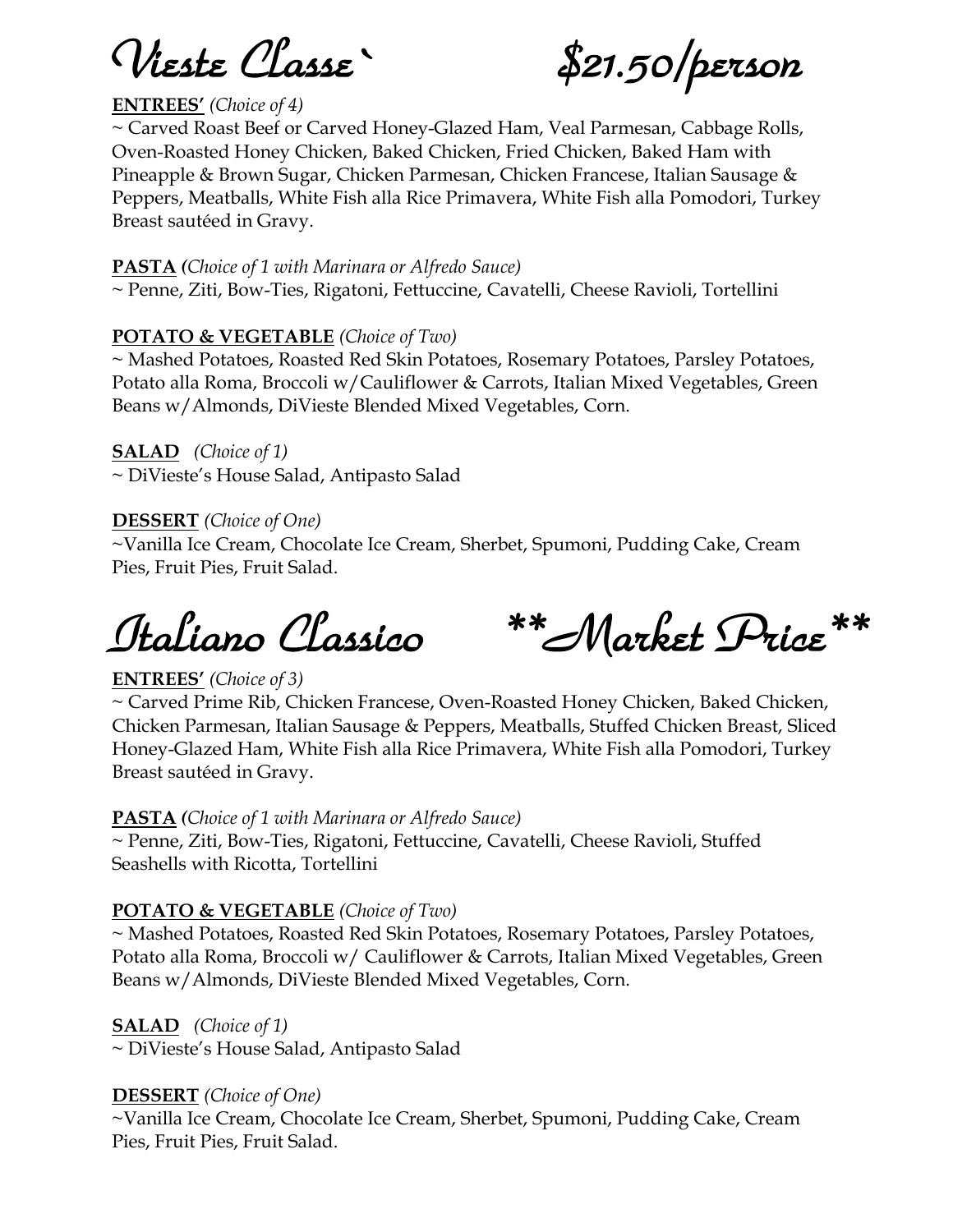#### **ADDITIONS TO BUFFET**

#### *(Priced Per Person)*

| <b>Wedding Soup</b>           | \$2.00 | <b>Rice Pilaf</b>     | \$2.00 |
|-------------------------------|--------|-----------------------|--------|
| Cabbage Rolls                 | \$3.50 | Antipasto Salad       | \$2.00 |
| Kielbasa & Sauerkraut         | \$2.00 | Veal Parmesan         | \$2.50 |
| Veal Marsala                  | \$3.00 | Carved Beef           | Market |
| <b>Stuffed Chicken Breast</b> | \$3.50 | Prime Rib             | Market |
| <b>Brasciole</b>              | \$3.50 | Tortellini (Cheese)   | \$3.00 |
| Lasagna                       | \$4.00 | <b>Cheese Ravioli</b> | \$2.00 |

*\* All Dinners are served Buffet Style, with servers to assist with some of the items. \*All Buffet Dinners come with Coffee, Tea & Water, as well as Sliced Italian Bread & Rolls.*

## **LIGHT APPETIZERS**

| Fruit Tree Display                 | $$2.95/$ person |
|------------------------------------|-----------------|
| Cheese & Crackers Display          | $$2.50/$ person |
| Combination Cheese & Fruit Display | $$4.95/$ person |

*(Prices for Fruit available during the months of May - October. Price may be higher if ordered out of season).*

## **HORS D'OEUVRES- APPETIZERS**

*Choice of four (4) available at this price per person for one (1) hour only with purchase of dinner package.*

| Pizza Squares                | \$1.95 | <b>Fried Mushrooms</b>  | \$2.50 |
|------------------------------|--------|-------------------------|--------|
| <b>Fried Fish Bites</b>      | \$3.00 | Fried Mozzarella Sticks | \$2.95 |
| <b>Shrimp</b> (Raw or Fried) | Market | Ham                     | \$1.95 |
| Meatballs                    | \$1.95 | Salami                  | \$1.95 |
| Wings                        | \$1.95 | Fried Zucchini          | \$2.50 |
| Fried Calamari               | \$5.95 | <b>Bruschetta</b>       | \$2.50 |
| Carrots/Celery               | \$1.50 |                         |        |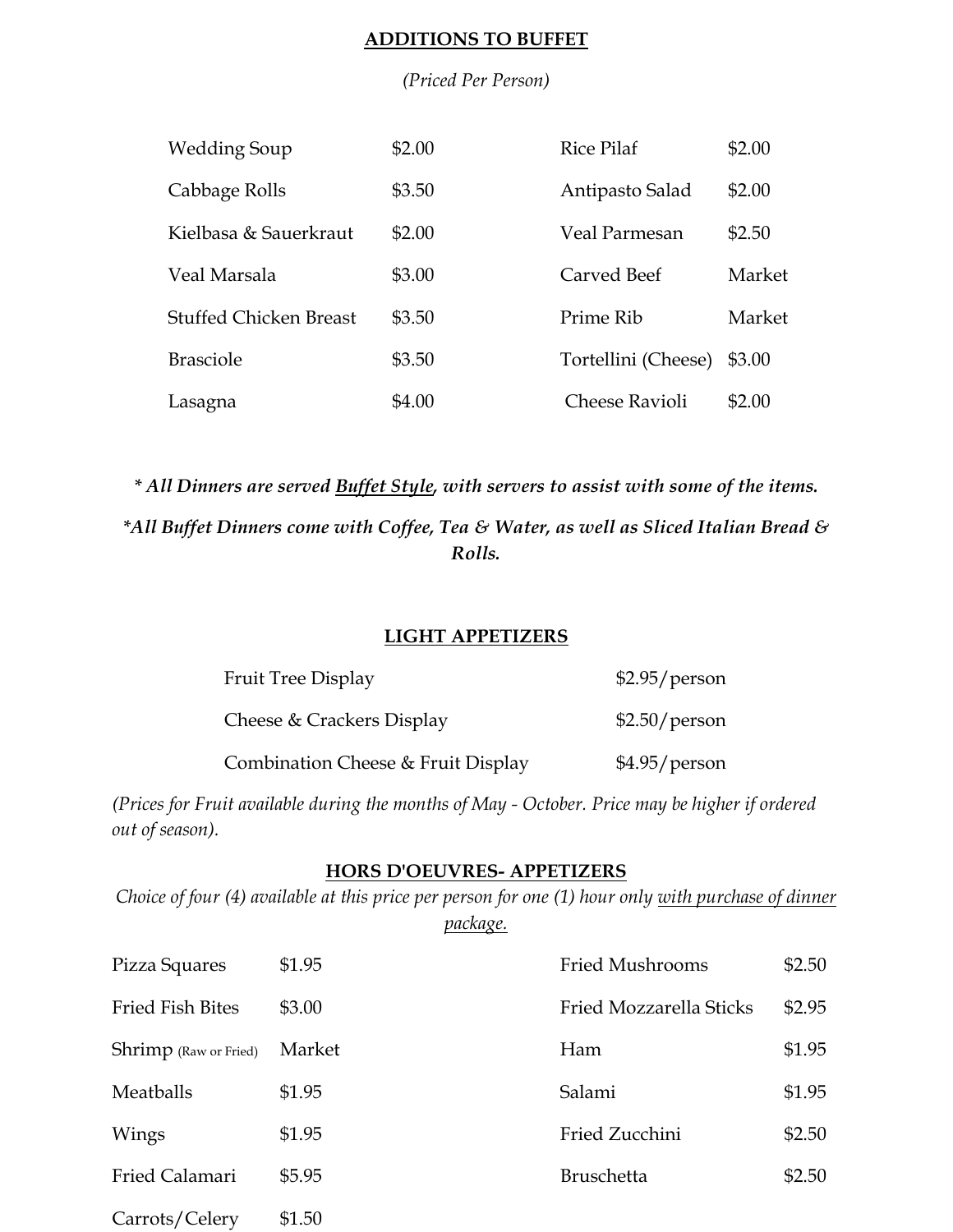## *Sit-Down Dinners*

*\*All Sit-Down Dinners come with Bread, Coffee, Tea & Water & are subject to a 25% Service Charge*

**STEAK DINNERS** *All Steak Dinners are based on Market Pricing.*

14 oz. T-Bone Steak 12 oz. Prime Rib 12 oz. Porterhouse 14 oz. New York Strip Steak 12 oz. New York Strip Steak 10 oz. New York Strip Steak 10 oz. Rib-eye Steak 8 oz. New York Strip Steak

#### **CHICKEN ENTREES**

| Chicken Parmigiana            | \$24.95 |
|-------------------------------|---------|
| Chicken Cordon Bleu           | \$26.95 |
| Chicken Francaise             | \$24.95 |
| <b>Stuffed Chicken Breast</b> | \$26.95 |
| One-Half Oven-Roasted Chicken | \$24.95 |

#### **DIVIESTE FAVORITES**

| Veal Parmigiana                   | \$23.95 |
|-----------------------------------|---------|
| Brasciole (2 per dinner)          | \$26.95 |
| Lasagna                           | \$25.95 |
| Stuffed Sea Shells (4 per dinner) | \$21.95 |
| Ravioli (Cheese or Meat)          | \$21.95 |
| <b>Baked Whitefish</b>            | \$24.95 |
| Eggplant Parmigiana               | \$21.95 |

#### **ACCOMPANIMENTS (Choose Two – One Potato & One Vegetable)**

Mashed Potatoes, Roasted Red Skin Potatoes, Rosemary Potatoes, Parsley Potatoes, Potato alla Roma, Baked Potato.

Broccoli, Cauliflower & Carrots, Broccoli & Cauliflower, Italian Mixed Vegetables, Green Beans w/Almonds, DiVieste's Blended Mixed Vegetables, Corn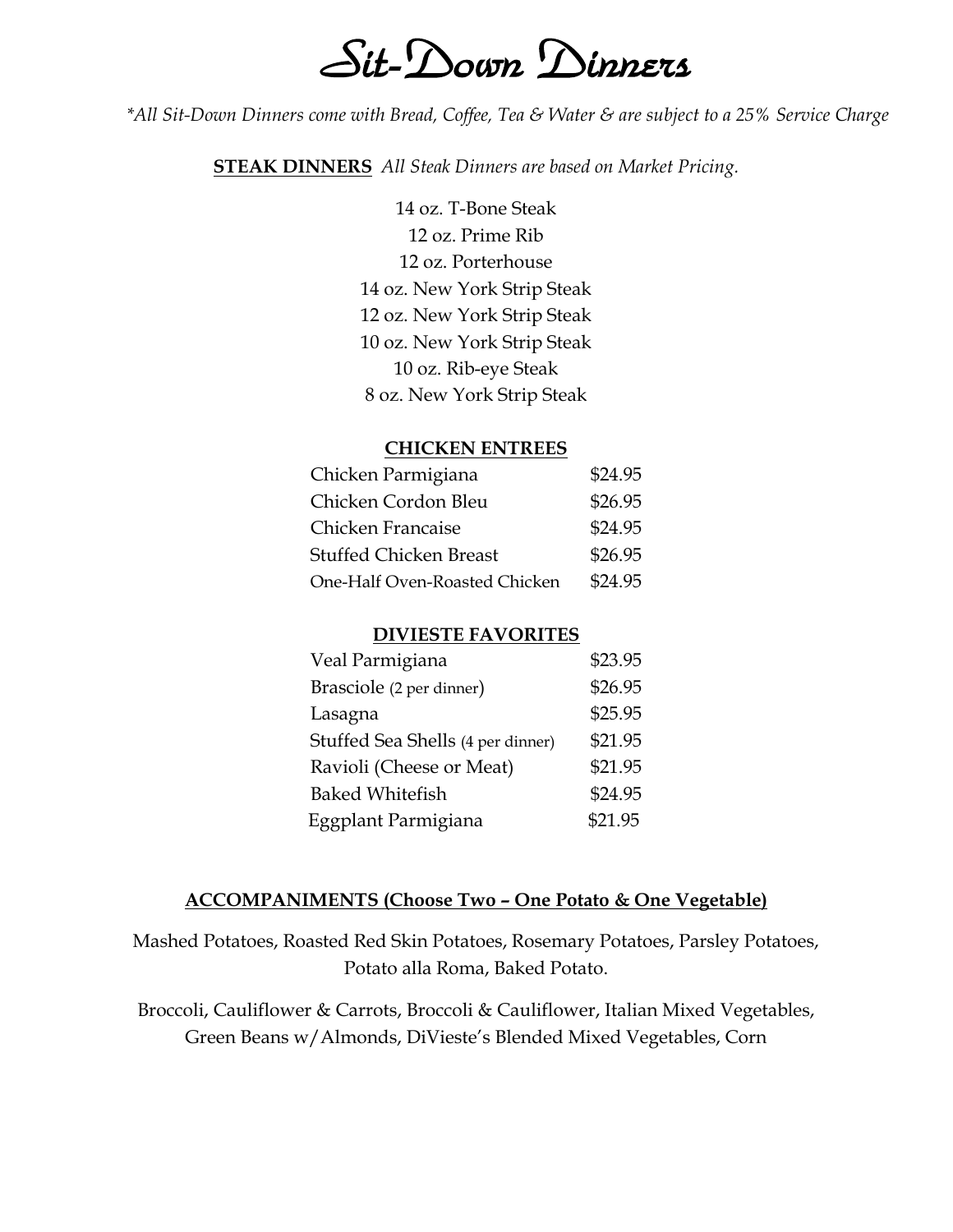## **General Information**

## **DEPOSITS:**

All banquets require a \$500 Deposit to secure the date. The deposit is also counted as a payment toward the banquet. **\*Security Deposits and payments made on all functions are non-refundable and will be deducted from the final bill.**

## **FINAL PREPARTIONS:**

All Menu Selections, Linens, etc. must be finalized once a final guest count is known. **This must be completed NO LATER than three (3) weeks prior to the Banquet.**

**LINENS:** Linen tablecloths and napkins are used on all functions for \$1.50 per person. Choices of colors are available.

## **SEATING:**

\*DiVieste's reserves the right to choose the seating arrangements & room assignments for each individual banquet, or banquets not meeting the minimum amount of guests. Tables, chairs, etc. are **NOT** permitted to be moved unless discussed with management. Failure to inquire with management will result in an additional charge.

## **SECURITY:**

Security is required for all functions with alcohol served. **The cost is \$160.00 per officer.**

## **GUARANTEE:**

The amount guaranteed is the amount charged unless greater. No cancellations accepted 24 hours in advance of banquet.

## **SERVICE CHARGE:**

The cost of the Service Charge is to defray expenses for set-up, tear-down and cleaning of the facility. **There will be a 22% service charge added to your statement.** *\*\*Sit-Down dinners will require a 25% service charge.\*\**

## **SALES TAX:**

Sales tax will be added to the statement (6.75%). If your organization is tax-exempt, please provide the necessary documentation.

## **BILLING:**

Payment is expected in full the night of the banquet. A charge of 3% will be added per credit card transaction

## **TIMES:**

Services are scheduled for **four (4) hours** total. The Bar will be open for the first **three and a half (3 1/2) hours**. Additional time is \$600.00 per hour, or \$300 per half-hour.

## **PRICES:**

Prices are subject to change annually due to fluctuating food costs.

## **DECORTATING:**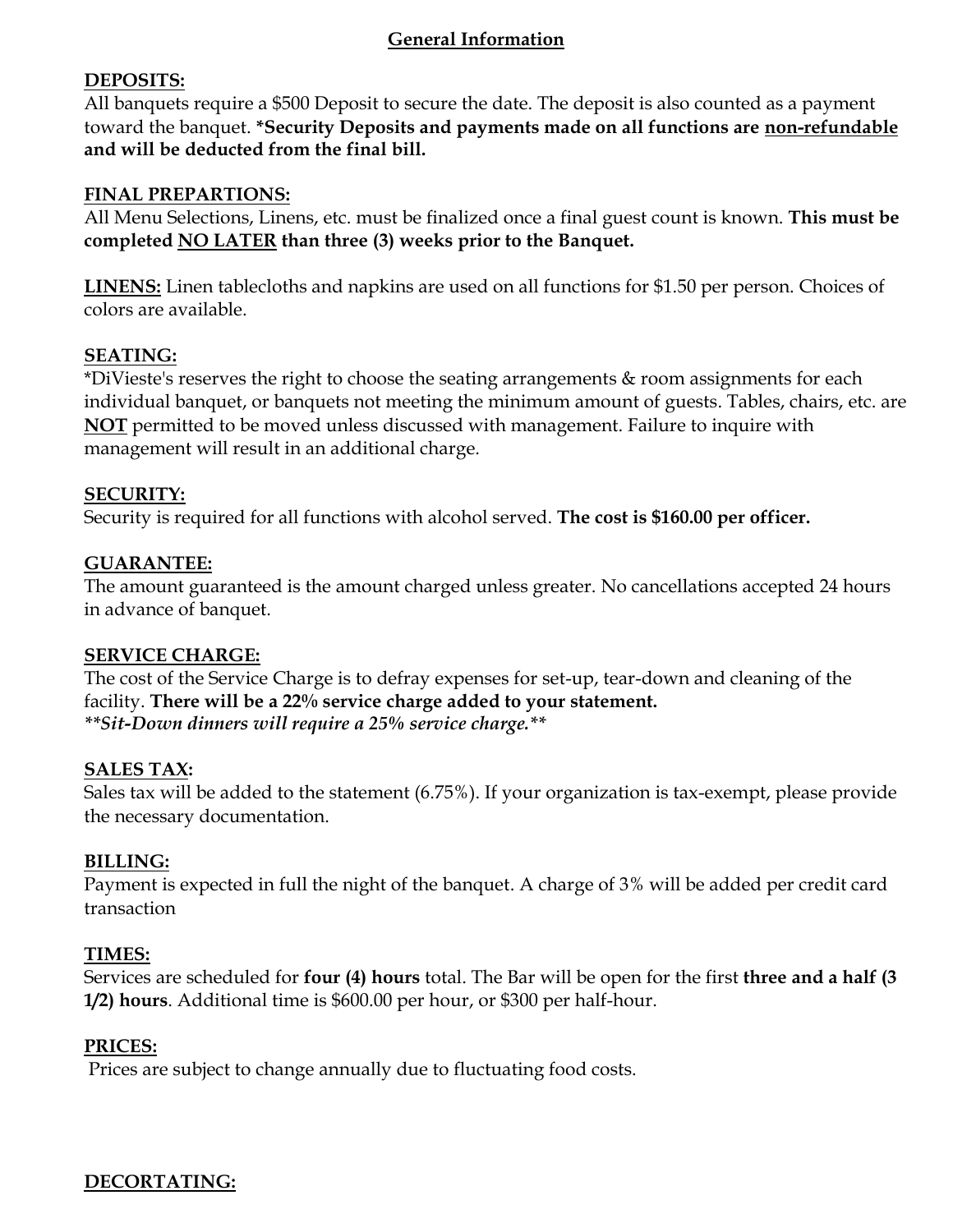All decorations (including table decorations, centerpieces, chair covers, cookie drop-offs, etc.) are permitted anytime after 9:00 AM on the day of the scheduled event.

We do ask you to be respectful of a few rules when decorating:

- o We do not allow lighted candles of any type in our facility as they are both an increasing fire hazard and create problems with hot wax.
- o Nothing is to be taped or attached to the ceiling, walls, mirrors, carpet or dance floor.
- o Glitter or confetti is not permitted.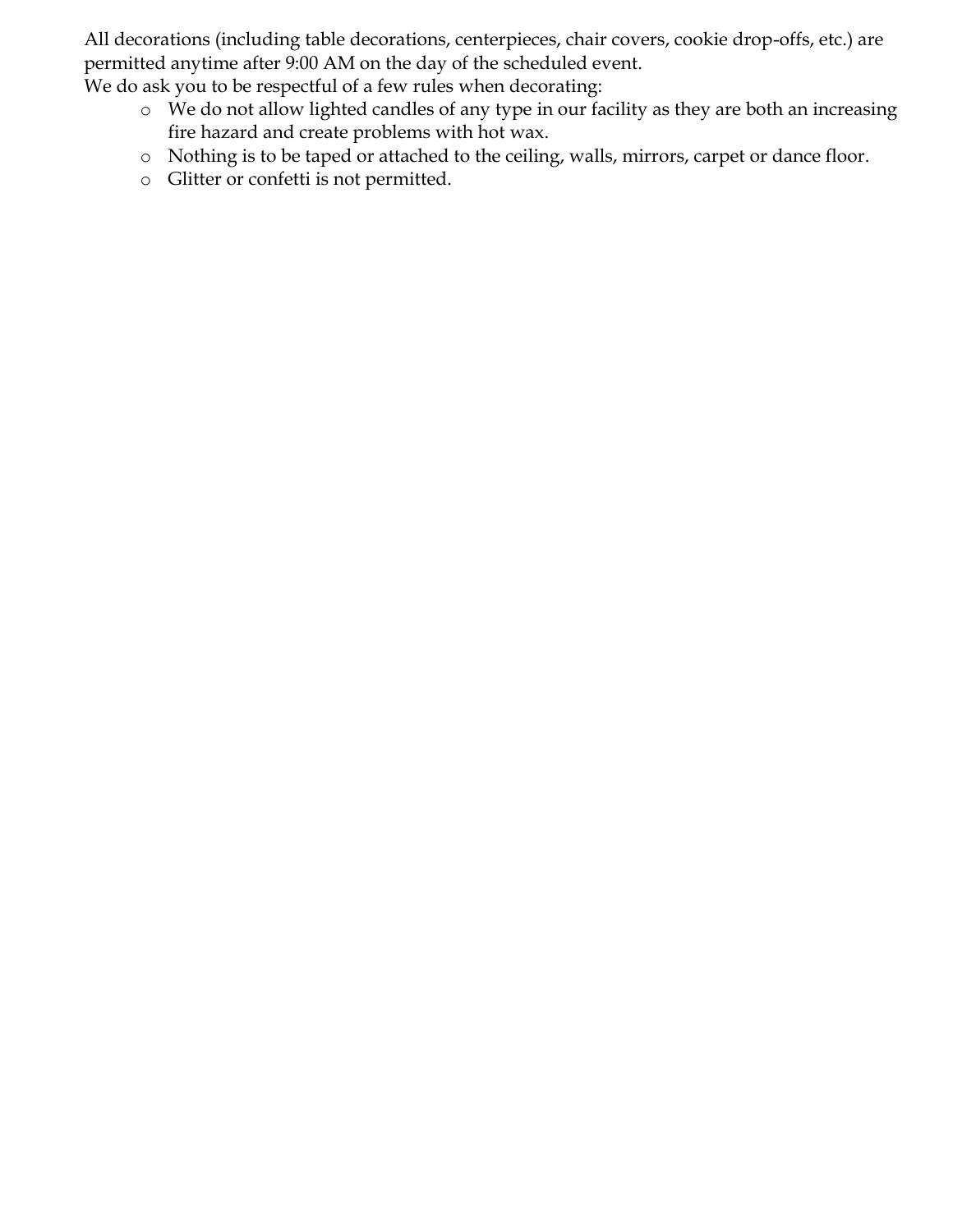*'Open Bar' Packages*

*Top Shelf Bar \$12.95/person* 

#### **LIQUORS**

~ Seagram's VO, Absolute Vodka, Tanqueray Gin, Jack Daniels, Jim Beam Bourbon, Captain Morgan, Bacardi, J&B Scotch, Crown Royal, Amaretto, Peach Schnapps, Kahlua

#### **BEERS**

~ Michelob Ultra, Bud Light, Miller Lite, Coors Light, Yuengling Lager

#### **WINES**

~ Cabernet Sauvignon, White Zinfandel Moscato, Chardonnay

#### **MIXES**

~ Cranberry Juice, Orange Juice, Pour Mix, Soft Drinks

*Middle Shelf Bar \$10.95/person* 

#### **LIQUORS**

~ Black Velvet, Smirnoff Vodka, Castillo Rum, Jim Beam Bourbon, Seagram's Gin, J&B Scotch, Amaretto, Peach Schnapps

#### **BEERS**

~ Michelob Ultra, Bud Light, Miller Lite, Coors Light, Yuengling Lager

**WINES** *(Carlo Rossi)*

~ Cabernet Sauvignon, White Zinfandel Moscato, Chardonnay

#### **MIXES**

~ Cranberry Juice, Orange Juice, Pour Mix, Soft Drinks

*Beer & Wine \$8.95/person* 

#### **BEERS**

~ Michelob Ultra, Bud Light, Miller Lite, Coors Light, Yuengling Lager

#### **WINES** *(Carlo Rossi)*

~ Cabernet Sauvignon, White Zinfandel Moscato, Chardonnay

#### **SOFT DRINKS**

~ Coke, Diet Coke, Sprite, Ginger Ale